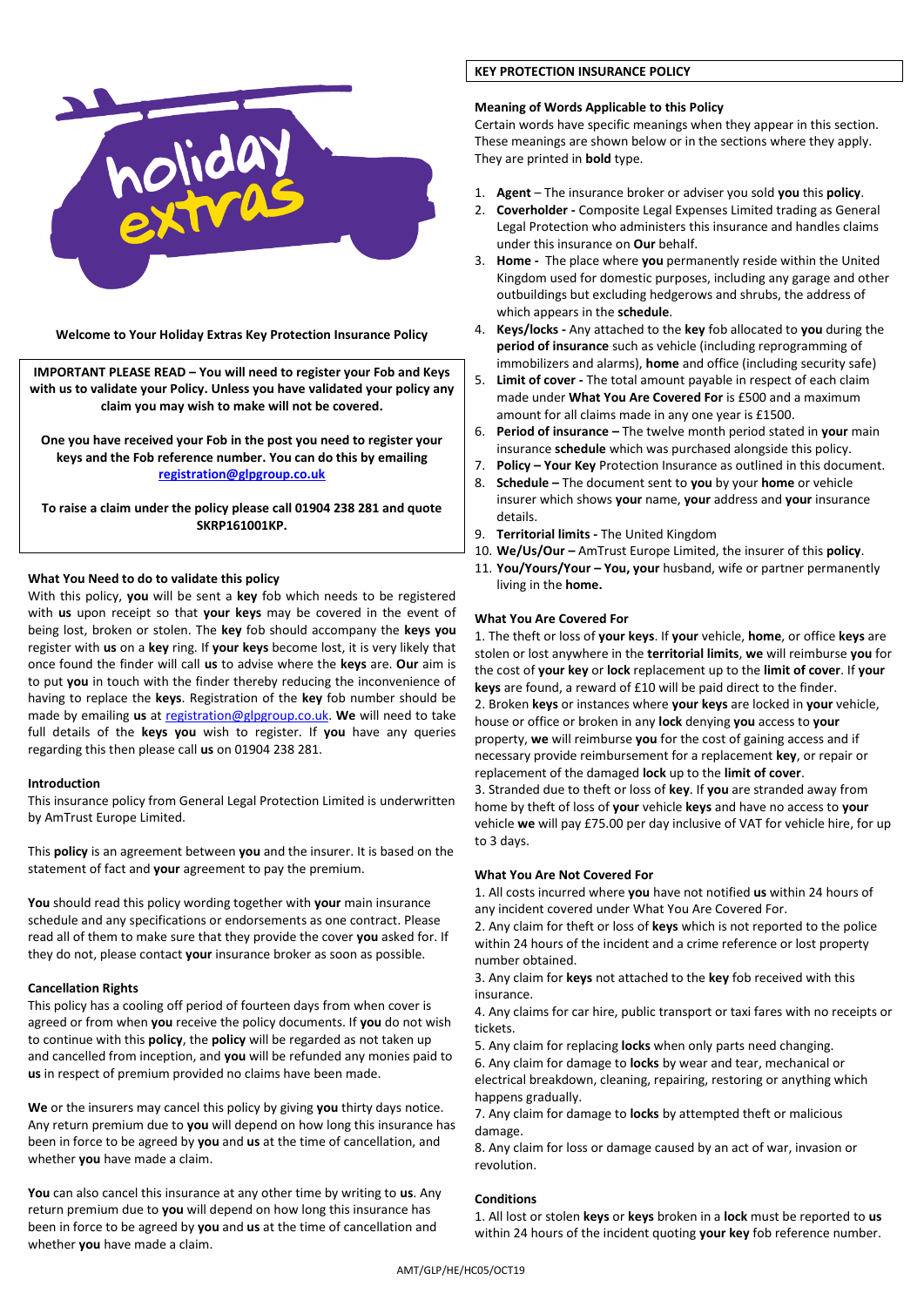2. The police must be notified of all lost and stolen **keys** within 24 hours of the incident and a crime reference or lost property number obtained. 3. All costs for any services rendered must be met by **you** and **you** must forward the original detailed invoice(s), receipt(s) and crime reference or lost property number to **us** within 21 days of notifying **us**. Providing **your** claim is within the terms of this **policy**, **we** will validate **your** claim and reimburse **your** outlay up to the **policy** limits.

4. Claims for reimbursement of public transport or taxi fares will be assessed individually. For long journeys 15 miles and over, the mode of transport should be a bus or train. For short journeys up to 15 miles, a taxi would be acceptable.

5. If **you** claim under this **policy** for something that is covered by another insurance policy, **you** must provide **us** with full details of the other insurance policy. **We** will only pay **our** ratable proportion of the claim. 6. **You** must take reasonable care to avoid anything which may result in a claim under this **policy**.

### 7. Fraud

If **you** make any request for payment under this **policy** knowing it to be fraudulent or false in any respect (or in any circumstances where it ought reasonably be known to be so) or where there is collusion involving **you**, this **policy** shall become void and all premiums forfeited.

9. Law applying to this **policy** 

Unless **We** have agreed otherwise with **You**, English law will apply to this insurance.

### **Complaints Procedure**

**We** always aim to provide a first class service. However, if **You** have any complaint, please notify the **Coverholder** at: Complaints Department, General Legal Protection, 18 Park Place, Cardiff, CF10 3DQ. Tel: 02920 222 033

The **Coverholder** will contact **You** within five days of receiving **your** complaint to inform **You** of what action is being taken. The Coverholder will try to resolve the problem and give **You** an answer within four weeks. If it will take longer than four weeks the Coverholder will tell **You** when **You** can expect an answer.

If **Your** complaint remains unresolved after eight weeks, **You** may request that the Financial Ombudsman Service review the case provided that the complaint falls within its jurisdiction. They are able to review complaints from "eligible complainants" and further information can be found on their website. The address is: Financial Ombudsman Service, Exchange Tower, London, E14 9SR Telephone number 0800 023 4567 or 0300 123 9 123. Website: [www.financial-ombudsman.org.uk](http://www.financial-ombudsman.org.uk/)

**We** are covered by the Financial Services Compensation Scheme (FSCS). **You** may be entitled to compensation from the scheme if **We** cannot meet **Our** obligations. This depends upon the type of business and circumstances of the claim. Further information about compensation scheme arrangements is available from the FSCS at: Financial Services Compensation Scheme, 10th Floor, Beaufort House, 15 St Botolph Street, London EC3A 7QU Tel: 0800 678 1100 or 020 7741 4100

If **You** take any of the action mentioned above it will not affect **Your** right to take legal action

### **PRIVACY AND DATA PROTECTION NOTICE**

#### **Data Protection**

Composite Legal Expenses Limited (the Data Controller) are committed to protecting and respecting **Your** privacy in accordance with the current Data Protection Legislation ("Legislation"). Below is a summary of the main ways in which **We** process **Your** personal data, for more information please visit **Our** website at www.glpgroup.co.uk

### **How We Use Your Personal Data and Who We Share It With**

**We** may use the personal data **We** hold about **You** for the purposes of providing insurance, handling claims and any other related purposes (this may include underwriting decisions made via automated means), for offering renewal, research or statistical purposes and to provide **You** with

information, products or services that **You** request from **Us** or which **We** feel may interest **You**. **We** will also use **Your** data to safeguard against fraud and money laundering and to meet **Our** general legal or regulatory obligations.

### **Sensitive Personal Data**

Some of the personal information, such as information relating to health or criminal convictions, may be required by **Us** for the specific purposes of underwriting or as part of the claims handling process. The provision of such data is conditional for **Us** to be able to provide insurance or manage a claim. Such data will only be used for the specific purposes set out in **Our** notice.

### **Disclosure of Your Personal Data**

**We** may disclosure **Your** personal data to third parties involved in providing products or services to **Us**, or to service providers who perform services on **Our** behalf. These include **Our** group companies, affinity partners, brokers, agents, third party administrators, reinsurers, other insurance intermediaries, insurance reference bureaus, credit agencies, medical service providers, fraud detection agencies, loss adjusters, external law firms, external auditors and accountants, regulatory authorities, and as may be required by law.

### **International Transfers of Data**

**We** may transfer **Your** personal data to destinations outside the European Economic Area ("EEA"). Where **We** transfer **Your** personal data outside of the EEA, **We** will ensure that it is treated securely and in accordance with the Legislation.

#### **Your rights**

**You** have the right to ask **Us** not to process **Your** data for marketing purposes, to see a copy of the personal information **We** hold about **You**, to have **Your** data deleted (subject to certain exemptions), to have any inaccurate or misleading data corrected or deleted, to ask **Us** to provide a copy of **Your** data to any controller and to lodge a complaint with the local data protection authority.

### **Retention**

**Your** data will not be retained for longer than is necessary, and will be managed in accordance with **Our** data retention policy. In most cases the retention period will be for a period of seven (7) years following the expiry of the insurance contract, or **Our** business relationship with **You**, unless **We** are required to retain the data for a longer period due to business, legal or regulatory requirements.

If **You** have any questions concerning **Our** use of **Your** personal data, please contact The Data Protection Officer, Composite Legal Expenses please see website for full address details.

#### Marketing

**We** will not use **Your** data for Marketing purposes. All information provided is used to manage **Your** insurance **policy** only.

#### **Fraudulent Claims**

1) If the **Insured Person** makes a fraudulent claim under this insurance contract, **We**:

- a) Are not liable to pay the claim; and
- b) May recover from the **Insured Person** any sums paid by
- **Us** to the **Insured Person** in respect of the claim; and
- c) May by notice to the **Insured Person** treat the contract

as having been terminated with effect from the time of the fraudulent act.

- 2) If **We** exercise **Our** right under clause (1)(c) above:
- a) **We** will not be liable to the **Insured Person** in respect

of a relevant event occurring after the time of the fraudulent act. A relevant event is whatever gives rise to the **Our** liability under the insurance contract (such as the occurrence of a loss, the making of a claim, or the notification of a potential claim); and,

b) **We** need not return any of the premiums paid.

# **Conditions Precedents**